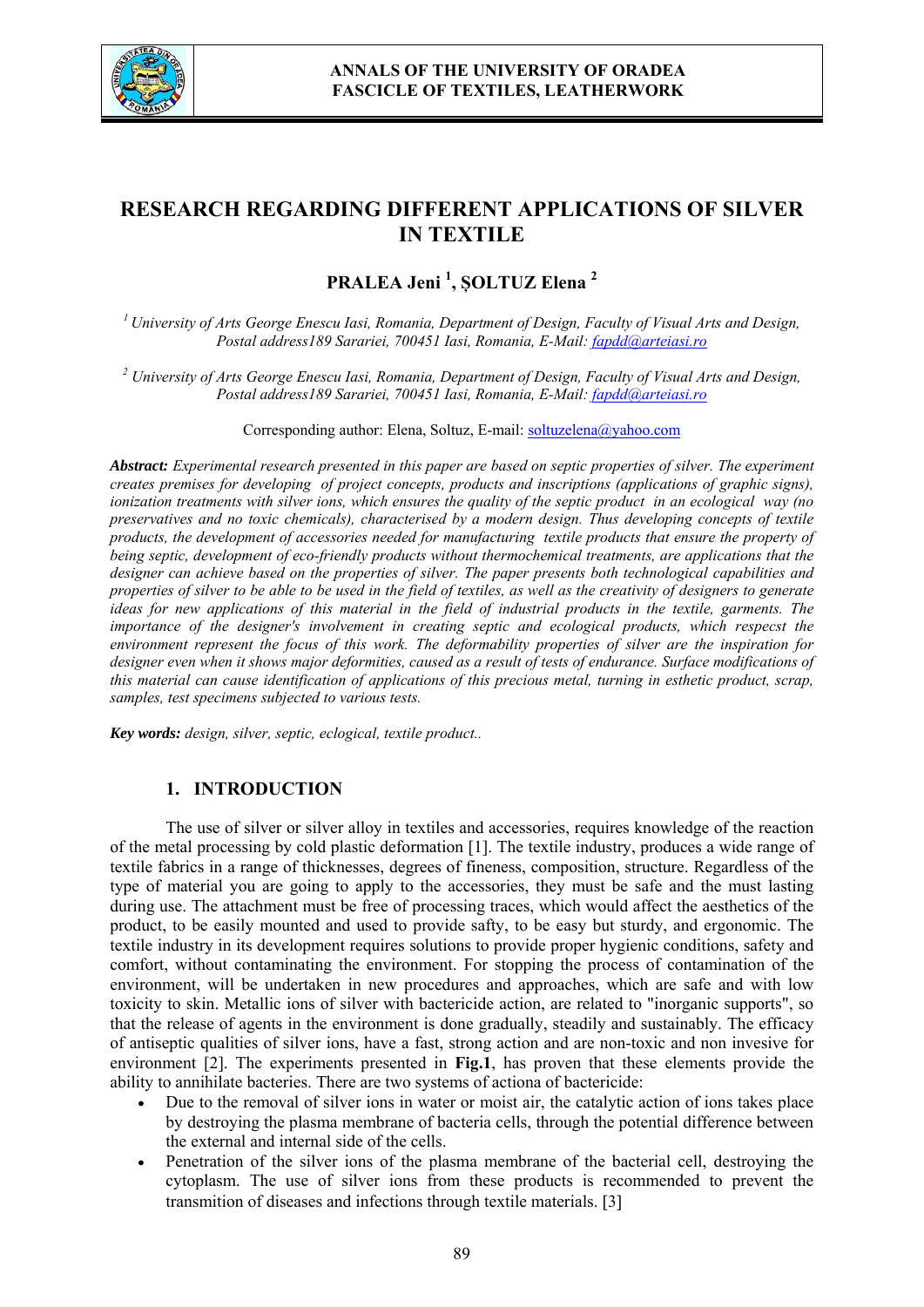Silver can be used in textiles industrie or fashion, or in technologies that involves the treatment of fabrics due to its antiseptic properties, as well as in the field of accessories, thanks to its aesthetic and technological properties.



*Fig.1: Phases of the experiment regarding the influence of silver for preserving food in packages that contain silver elements: a. Food samples, b. Packaging with silver elements and food samples, c. Macromorfological aspect of the colonies developed, d. Coloured microscopic blades, e. Micromorfological aspect of the colony from samples-mycenaean filaments with spores(1000x)[2]*

# **2. GENERAL INFORMATION**

#### **2.1 Silver properties**

Fine silver  $(Ag999,6\ ^{0}/_{00})$ , precious metal, is used due to its resistance against corrosive agents: in the chemical industry for the manufacture of receptacles; in electro technical industry is used because of its high conductivity, in the manufacture of electrical contacts; in the construction of machines is used due to antifriction properties, particularly in the manufacture of aircraft bearings. Silver alloys are non-ferrous alloys which are obtained on the basis of fine silver. Silver alloys are forming alloys with different metals in the amount imposed for producing the desired alloy, in order to obtain certain properties. Silver alloys keep the essential qualities of metal and the alloying elements contribute to the improvement of some features (e.g., increasing hardness) and changing aesthetic properties (color). Silver-based alloys can be obtained only by alloying with copper, gold, zinc, etc., but do not form alloys with iron (because some metals do not dissolve in the molten state, Ag-Fe being one of them).

The most important physical and mechanical properties, of silver are [4, 5, 6, 7]:

- Reflects the rays of the Moon, is opaque, the reflected light appears white silver;
- The mark made by silver can be white-silver, yellow, grey to black;
- From the contact with air is covered with a dark film, an oxide layer that makes reflects the ageing process, an effect that can be used for aesthetic purposes and that prevents oxidation in depth of silver;
- Polished, has a beautiful glow due to the high power to reflect light;
- The capacity of reflecting in aer is 95,5% for green and is 93% for red;
- The index of refraction is 0,181;
- Is isotropic;
- Silver Hardness is 2.5 (on Mohs scale);
- Specific weight is  $10,4923$  g/cm3;
- Melting point is  $960,50 \degree$  C;
- Boiling point is  $21700^{\circ}$  C;
- Vaporization temperature  $2212^0C$ ;
- It is very plastic  $A_5 = 48-50\%$ ;
- Is soft (softer than copper and harder than gold) being easily scratched with a sharp object, is light, malleable, ductile, stainless steel;
- Does not combine with oxygen, but it dissolves large amounts of oxygen in the molten state (up to 22 times its volume), which is removed after solidified by throwing metal sprays, which is why silver just can't pour out;
- Presents the highest thermal and electrical conductivity of elements;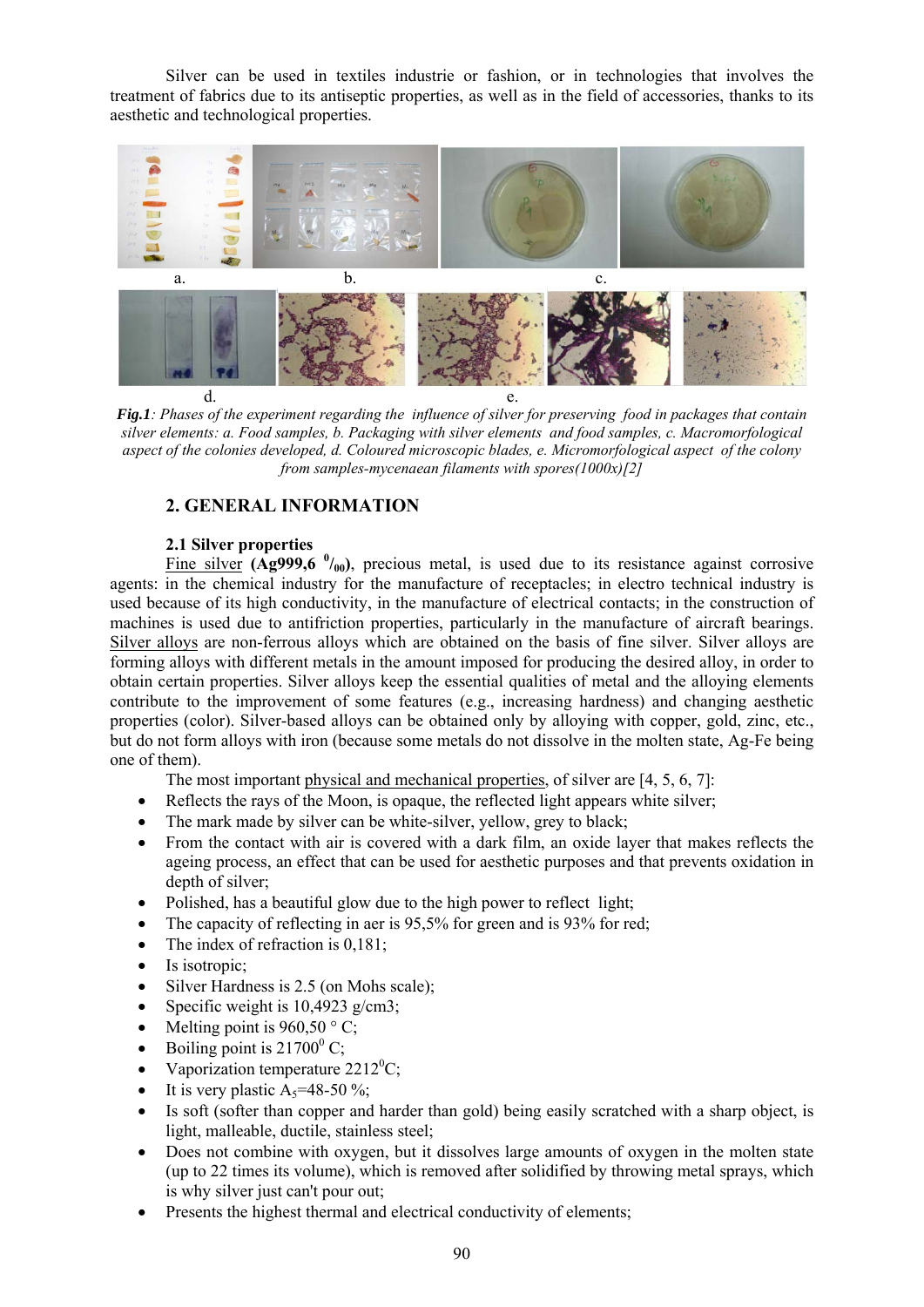# **ANNALS OF THE UNIVERSITY OF ORADEA FASCICLE OF TEXTILES, LEATHERWORK**



- Doesn't clive and often forms angular particles;
- Crystallization system is cubic  $(4/m<sup>3</sup>/m 2)$ ;
- Rarely presents itself in the form of crystals, often in the form of twisted fibers, dendrites, irregular plates, sometimes curved plates, nuggets, compact masses, foils, etc.;
- When there are crystals they are have the form of dodecaedru; the coefficient of linear expansion is  $1.92 \times 10-5$  at 40;
- Is diamagnetic;
- Almost all combinations of this metal are non-toxic;
- Allows the passage of light in foil with thickness of min. 0, 003mm;
- From one gram of silver can be obtained a thread length of 2,6 m by pulling it;
- A silver wire with a diameter of 1 mm can support a weight of  $16.5$  Kg;
- Cristalisation can be of a cubic or octahedron type;
- Separation of silver takes place through: fusion, extraction;
- Can form alloy with Cu, resulting in a light alloy workpiece coloured white (malleable);
- Can form alloy with Hg, resulting in an alloy with a strong glow (in the form of foil results in being the reflective surface of the mirror);
- Can form alloy Ni and Cu, resulting in a alloy used for making coins (by hammering);
- The titles used are: for jewelry  $750^0/_{00}$ ;  $800^0/_{00}$ ;  $875^0/_{00}$ ;  $916^0/_{00}$ ;  $925^0/_{00}$ ; for medals and vase  $800^0/_{00}$ ;  $900^0/_{00}$ ;  $925^0/_{00}$ ;
- Nitric Acid affects silver until it is dissolved even in cold condition, and sulfuric acid affects silver in warm state;
- When the silver has a high title  $(925<sup>0</sup>/_{00})$ , and it interacts with a reactive solution of potassium bichromate (saturated solution in nitric acid 45%), it results a precipitate of intense red color called "dove's blood";
- An alloy imitating Ag is mailsort (also known as the silversmith, alpaca), containing 60%Cu +20%Ni +20%Zn or crisocal (Cu alloyed with Zinc);
- Ag is the whitest metal and is distinguished from white gold and platinum by the peculiar brilliance, platinum has bluish shimmer, and gold is slightly greenish white.

Fine silver (according to STAS 3321-93) has the mark Ag 999,6 with a content of 99,96%.

# **2.2 Silver machinability**

Researches in the field of accessories, shows that there are certain preferential technologies used in their processing. Experimental research presented in **Fig.2** and **Fig.3** shows that the processing of silver and silver alloy does not require large deformation forces. The forces required for the processing of silver are lower than those required for silver alloy. Although ductile and malleable, silver and silver alloy are changing they're proprieties due to plastic deformation, requiring the application of heat treatment like annealing and recrystallization. Tools used for the processing the silver accessories must be thoroughly finished because the macro and microgeometrice defects of the tools is printed on the finished part, turning it into the scrap or requiring additional labor to remove these defects. Depending on the piece, it can have a certain finish hardness, imposed by technology, machine, tool, the degree of hardening, and the heat treatment. The major priority for design is for the finishing of the product. The difference between glossy and mate surfaces, the fine lines on the surface, and other effects, (from simple to complex ones), contributes to increasing the aesthetic value of the accessory. Experimental researches carried out on silver, have demonstrated that the designer can use, due to the aesthetic properties of the material, both the finished products and scrap resulting from the manufacturing process of this noble material.

Such pieces and debris resulting from mechanical and technological tests, represents a challenge for the designer in the establishment of ecological benchmarks (reuse, recovery, redesign, rethinking). Thus, attempts to traction, rolling and structural changes and microgeometrics specimens can be exploited through aesthetic and function by the designer. In **Fig.4** are examples of the technological scrap that can be used by the designer for creating accessories, or other applications with septic and decorative purposes.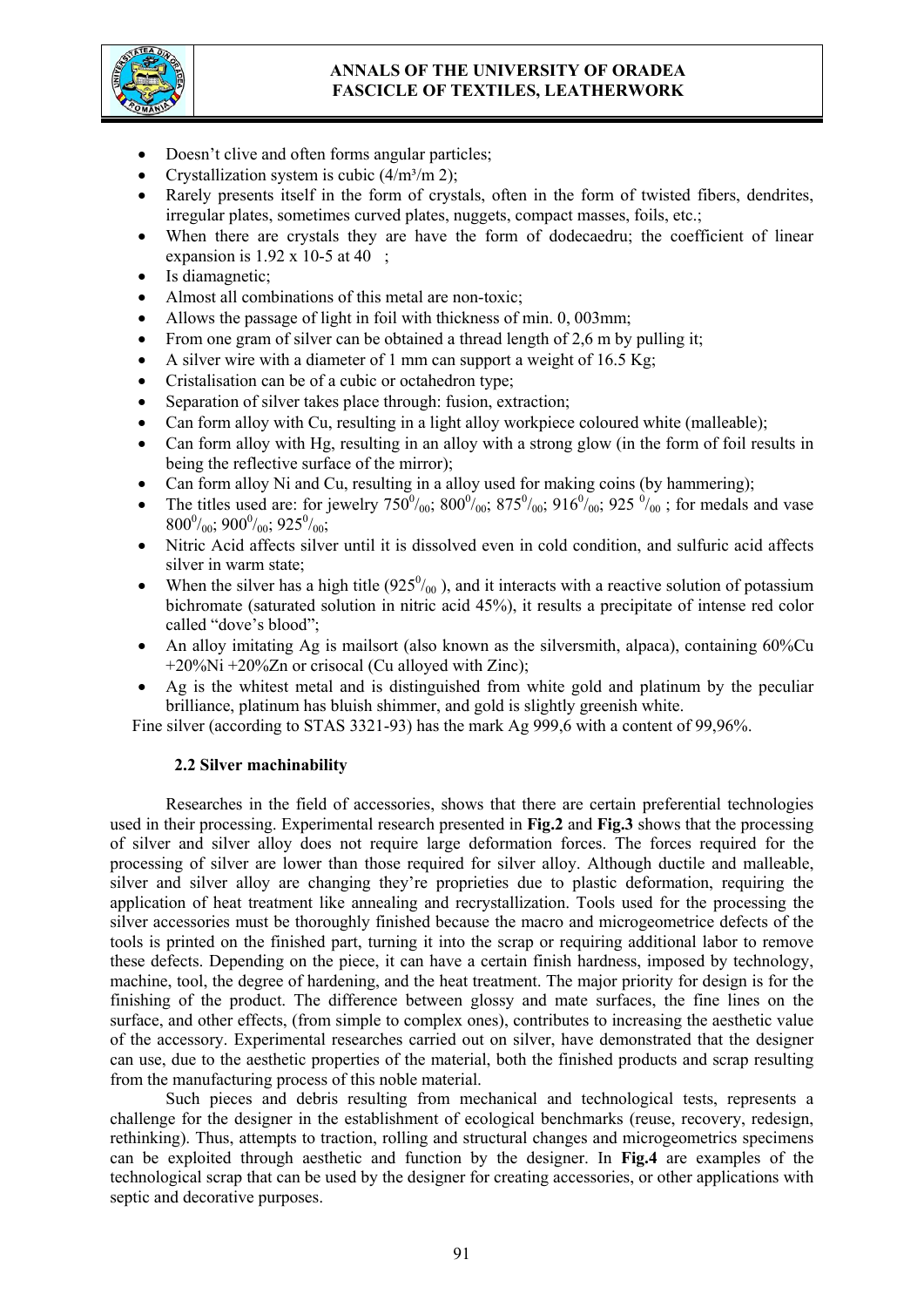

*Fig.2: The law of variation of wireing process of silver and silver alloy (AgCu800)[4]* 



**Fig.3:** *The strength of distortion at warping silver and silver alloy [4]* 



*Fig.4: Technological silver and silver alloys planks and scrap that can be creatively applied ty the designer to create products with aesthetic value and septic properties* 

# **3. EXPERIMENTAL RESEARCH OF SILVER IN TEXTILE DESIGN**

#### **3.1. Experimental data and proposals for accessories**

The experiment carried out by using two type samples, packages of different samples of agrifood products with and without silver, showed that silver has a positive effect on the samples used by slowing the processes of dehydration and development of microorganisms cultures. Having inhibitory effect on dehydration, growth and multiplication of micro-organisms, these results allow to develop design concepts for: keeping food, accessories and items of clothing with septic properties, exemplified in **Fig.5.**



*Fig. 5: Staples and silver buttons, esthetic and functional role, septic*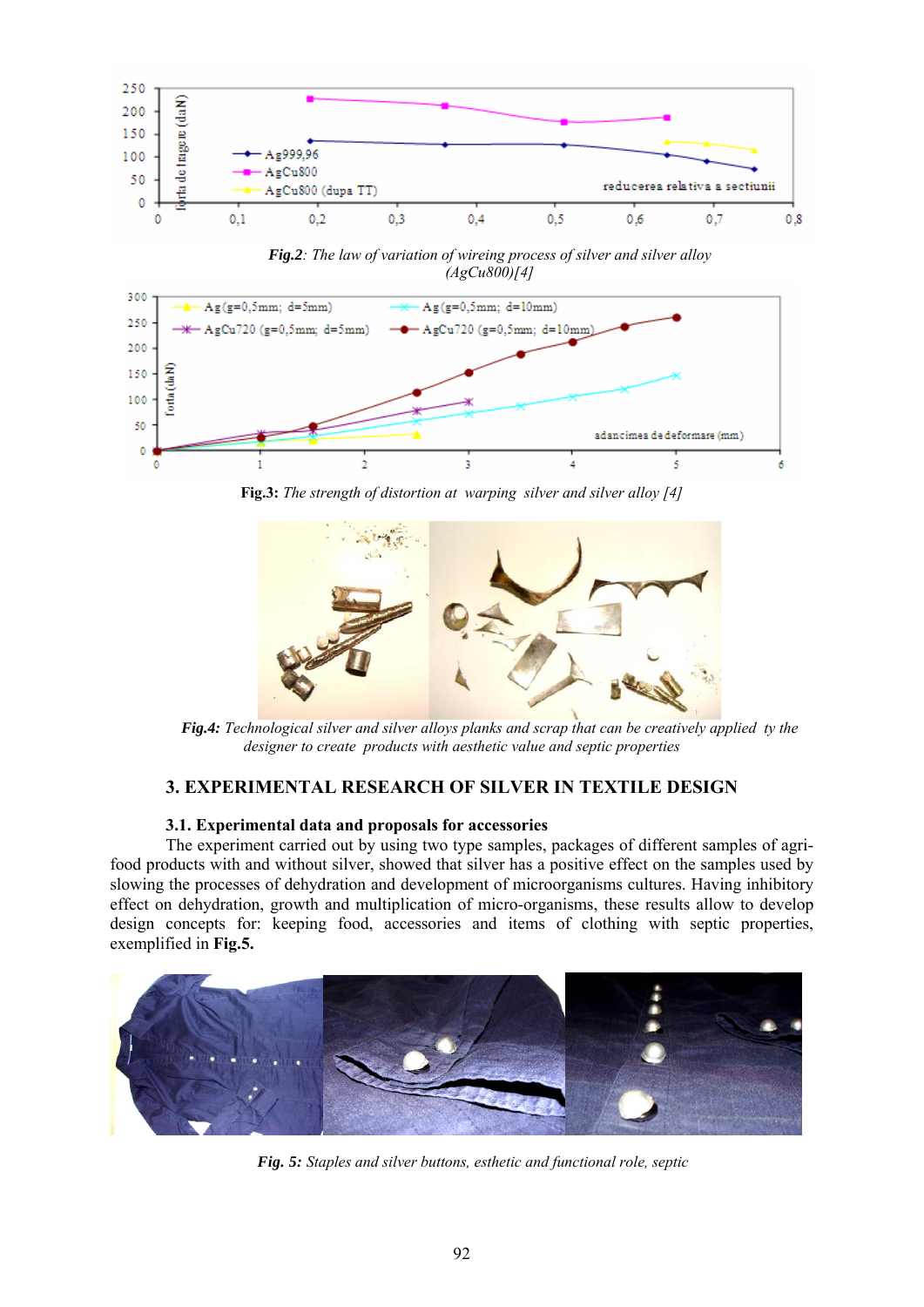

# **ANNALS OF THE UNIVERSITY OF ORADEA FASCICLE OF TEXTILES, LEATHERWORK**

#### **3.2. Experimental data concerning the application of silver ions on the labeling of textiles**

The experiment carried out using silver nitrate concentration of 1%, used as a method of working samples of different materials, different textures, finishes and colors, which have been applied by inserting glyphs using paintbrushes. Being a light sensitive solution, silver nitrate acted differently, **Fig. 6**, on those samples. Coloring the fabric with silver has the purpose to make the material septic helping people with high sensitivity to allergies, and giving the fabric an esthetic design, that can be custom made.



*Fig. 6: Inscriptions made by applying the solution of silver nitrate on different types of textile fabrics, giving them functional, esthetic and septic purposes.* 

#### **3.3 Experimental data and proposals for eco-concepts**

The technological scrap arising from attempts to wiring, casting, rolling, laminating silver presented in **Fig. 4**, represents a challenge for the designer, in the sense of creating eco-concepts.



*Fig. 7: Decorative applications of silver items resulted from debris and technological samples presented in Fig. 4* 

Half-finished products and the technological scrap pieces of silver are a reliable source of generating ideas for accessories that can be used in the fashion design whit the purpose to protect sensitive people against microorganisms and allergies. The use of this scrap pieces shows that silver does not present the "pulling out of use"stage in its life cycle. Being a noble metal it supports unlimited number of cycles in the recovery. In **Fig. 7**, are presented concepts of eco products. These products can be declared as eco because they use creatively materials recovered, recycled or coming through from technological tests (results shown in **Fig. 2, Fig. 3** and **Fig. 4**). The products shown are aesthetic and functional. These ecoconcepts have septic properties due to the use of silver, and they also have a decorative value.

# **4. CONCLUSIONS**

Aesthetic, technological and septic properties of silver can determine the development of design concepts which shows positive impact on human health. Applications of silver are based on its